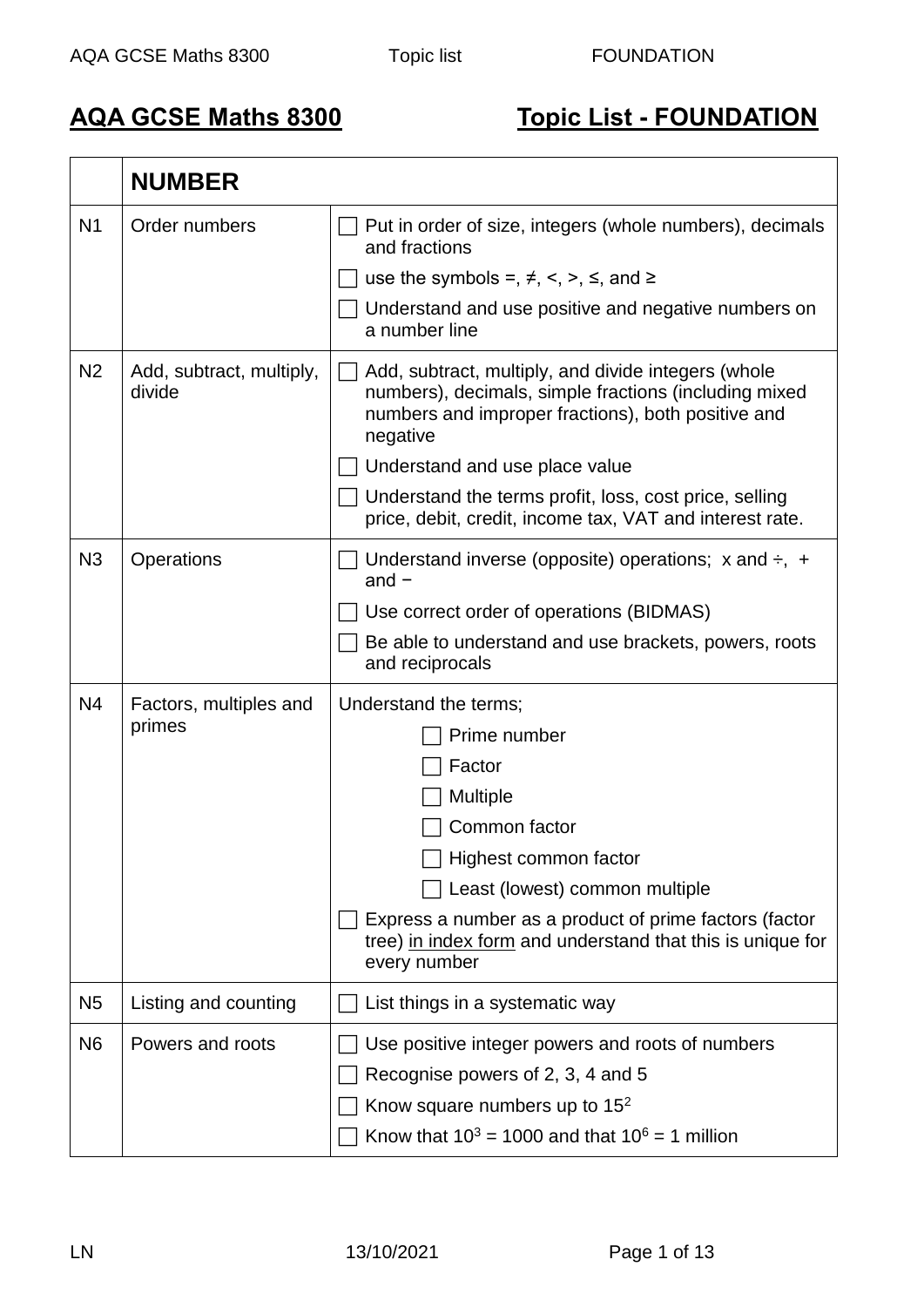| <b>N7</b>       | Powers and roots and<br>fractional indices | Calculate with roots and with whole number indices                                                                                                                                                                                                                                                                                                                                                             |
|-----------------|--------------------------------------------|----------------------------------------------------------------------------------------------------------------------------------------------------------------------------------------------------------------------------------------------------------------------------------------------------------------------------------------------------------------------------------------------------------------|
| N <sub>8</sub>  | <b>Exact calculations</b>                  | Calculate exactly with fractions<br>Calculate exactly with multiples of $\pi$                                                                                                                                                                                                                                                                                                                                  |
| N <sub>9</sub>  | Standard form                              | Understand numbers written in standard form<br>Calculate with numbers in standard form                                                                                                                                                                                                                                                                                                                         |
| N <sub>10</sub> | <b>Fractions and</b><br>decimals           | Convert between fractions and decimals<br>Be able to put fractions and decimals in order of size                                                                                                                                                                                                                                                                                                               |
| N <sub>11</sub> | <b>Fractions and ratios</b>                | Be able to work with fractions in ratio problems                                                                                                                                                                                                                                                                                                                                                               |
| N <sub>12</sub> | <b>Fractions and</b><br>percentages        | Find a fraction of a quantity<br>Find a percentage of a quantity<br>Use a multiplier to increase of decrease a quantity (eg.<br>use x 1.05 to increase by 5%, or 0.88 to decrease by<br>$12\%)$                                                                                                                                                                                                                |
| N <sub>13</sub> | Units of measurement                       | Be able to use units of mass, length, time, money and<br>other measures, including using decimal amounts<br>Convert between metric measurements of length<br>Convert between metric measurements of area<br>Convert between metric measurements of volume and<br>capacity<br>NB. Imperial (old) units to metric units do not need to be<br>known, and conversions will be given in the question if<br>required |
| N <sub>14</sub> | Estimation                                 | Estimate answers (by rounding)<br>Check calculations using approximation and estimation                                                                                                                                                                                                                                                                                                                        |
| <b>N15</b>      | Rounding                                   | Round to an appropriate degree of accuracy<br>Round to a number of decimal places<br>Round to a number of significant figures<br>Use inequality signs to show an error interval due to<br>rounding, eg. $8.5 \le a < 9.5$<br>Know not to round in the middle of a calculation, but just<br>to round the final answer                                                                                           |
| N <sub>16</sub> |                                            | Understand and use limits of accuracy                                                                                                                                                                                                                                                                                                                                                                          |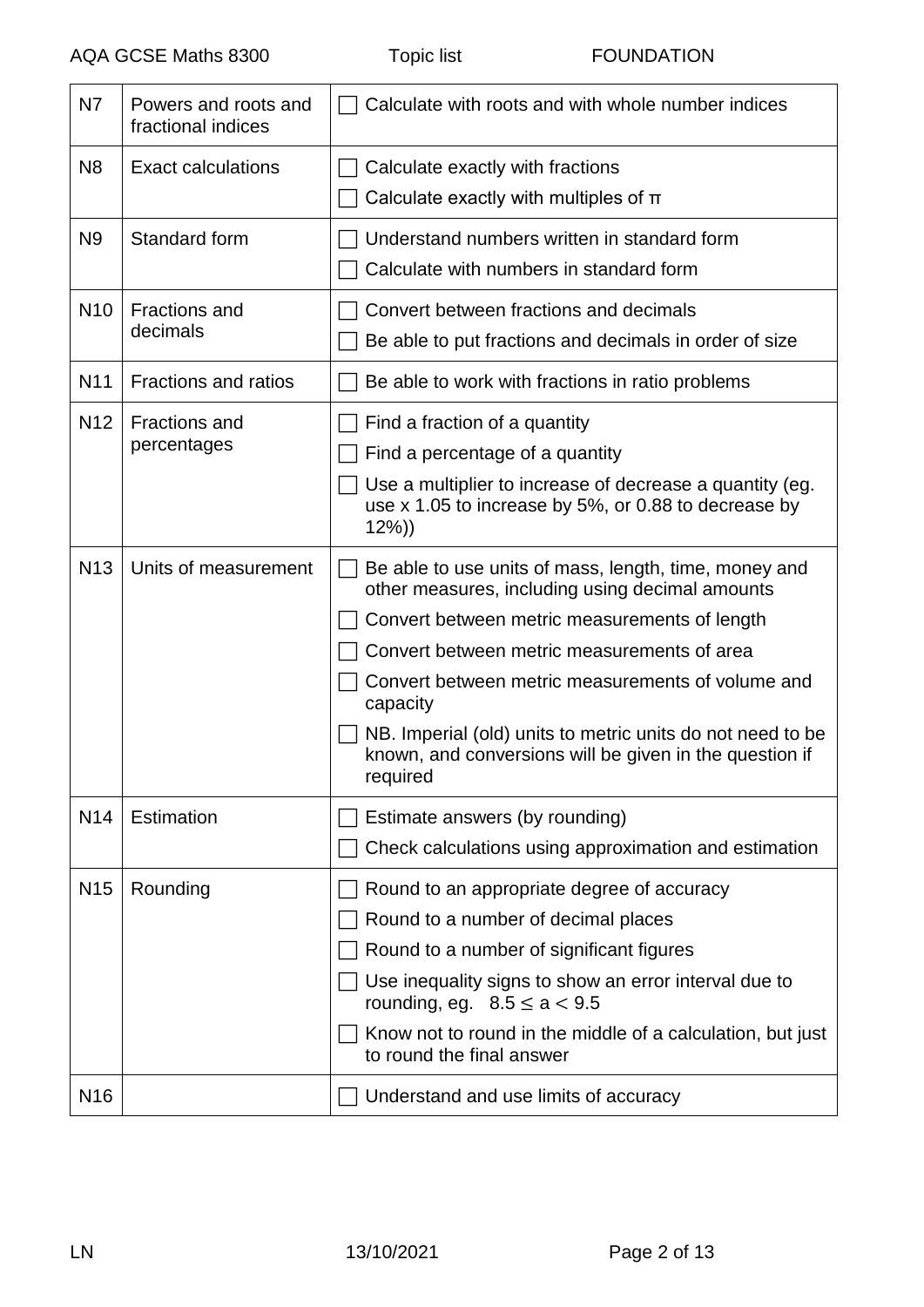|                | <b>ALGEBRA</b>        |                                                                                                                                                                                                                                                                                                                                                                                                                           |
|----------------|-----------------------|---------------------------------------------------------------------------------------------------------------------------------------------------------------------------------------------------------------------------------------------------------------------------------------------------------------------------------------------------------------------------------------------------------------------------|
| A <sub>1</sub> | <b>Basic notation</b> | Understand and use algebraic notation, including<br>ab,<br>3a<br>$\exists$ a <sup>2</sup> , a <sup>3</sup> , a <sup>2</sup> b, etc.<br>a<br>Use fractions in algebra work instead of decimals<br>Use brackets<br>NB. Answers are expected to be given in their simplest<br>form even when not asked to do so.                                                                                                             |
| A <sub>2</sub> | Substitution          | Substitute numbers into formulas, and expressions,<br>including scientific formulas which may not have been<br>seen before                                                                                                                                                                                                                                                                                                |
| A <sub>3</sub> | Algebraic terms       | Understand and use the terms;<br>Expression<br>Equation<br>Formula<br>Inequality<br>Term<br>Factor<br>Identity                                                                                                                                                                                                                                                                                                            |
| A4             | Manipulate algebra    | Simplify by collecting like terms<br>Multiply out a single bracket<br>Factorise a single bracket by taking out common factors<br><b>Expand two brackets</b><br>Factorise quadratics (with a single $x^2$ ) into two brackets<br>Factorise quadratics using the difference of two<br>squares, eg. $a^2 - 9 = (a + 3)(a - 3)$<br>Simplify algebraic expressions by adding, subtracting<br>and multiplying<br>Use index laws |
| A <sub>5</sub> | Formulae              | Understand and use mathematical formulae<br>Rearrange a formula to change the subject                                                                                                                                                                                                                                                                                                                                     |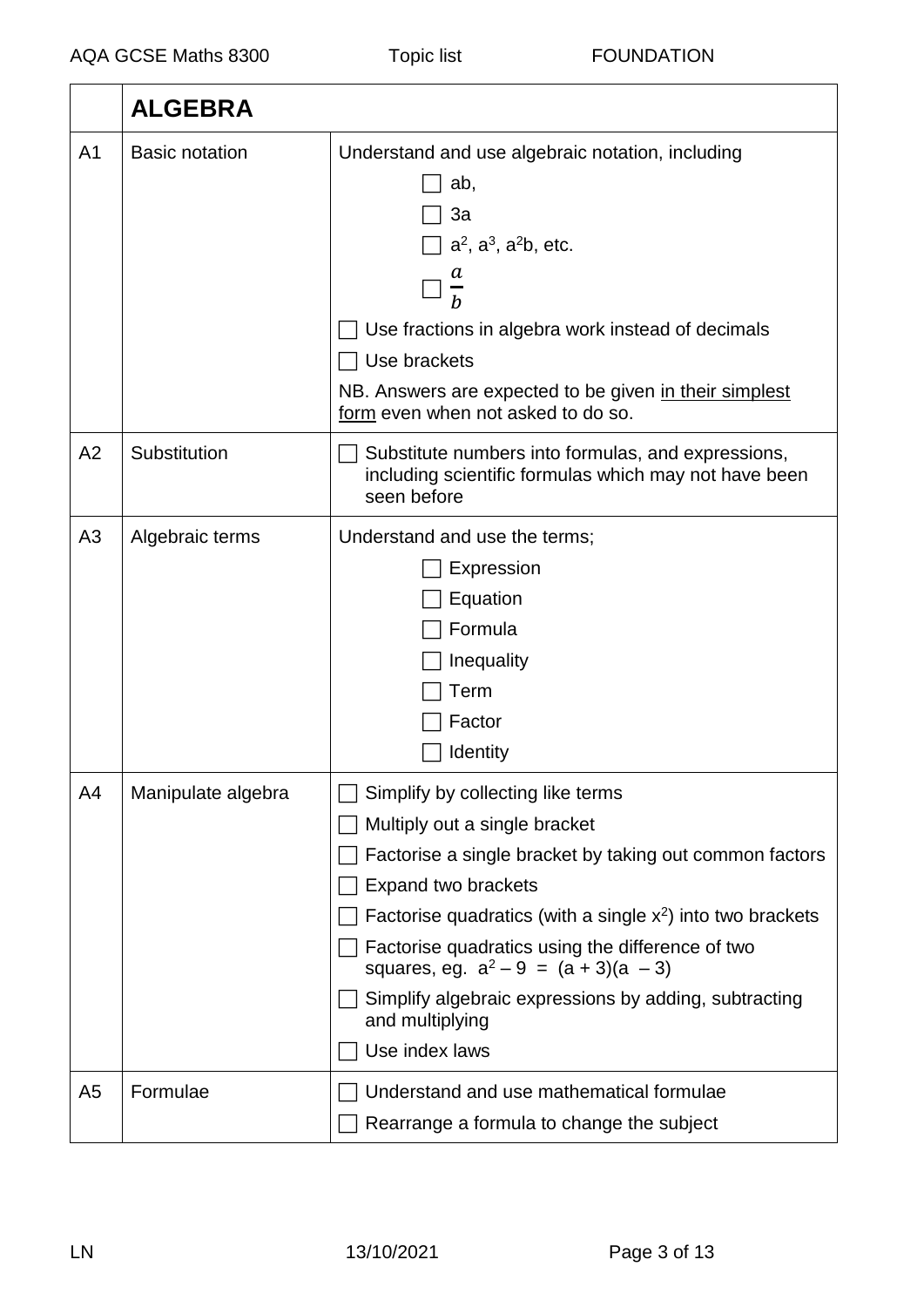| A <sub>6</sub> | <b>Expressions</b>          | Know the difference between an equation, like $2x + 3 =$<br>17, and an identity, like $2x \equiv x + x$                                                                                                                     |
|----------------|-----------------------------|-----------------------------------------------------------------------------------------------------------------------------------------------------------------------------------------------------------------------------|
|                |                             | Be able to show that two expressions are equal                                                                                                                                                                              |
| A7             | <b>Functions</b>            | Understand functions with inputs and outputs                                                                                                                                                                                |
| A <sub>8</sub> | Graphs                      | Work with graphs in all four quadrants (ie. with negative<br>values as well as positive)                                                                                                                                    |
| A <sub>9</sub> | Straight line graphs        | Plot straight line graphs                                                                                                                                                                                                   |
|                |                             | Use $y = mx + c$ to find parallel graphs                                                                                                                                                                                    |
|                |                             | Find the equation of a line when given the gradient and<br>one point                                                                                                                                                        |
|                |                             | Find the equation of a line when given two points                                                                                                                                                                           |
| A10            | Gradients and<br>intercepts | Find and use gradients and intercepts of graphs                                                                                                                                                                             |
| A11            | Key features of graphs      | Look at a quadratic graph and identify from it<br>Roots (where a graph crosses the x axis)<br>Intercept (where it crosses the y axis)<br>Turning points                                                                     |
|                |                             | Find the roots of a quadratic using algebra<br>Understand the symmetry of a quadratic graph                                                                                                                                 |
| A12            | Other graphs                | Recognise, sketch or interpret other graphs, including<br>Cubic functions $(x^3, etc.)$<br>Reciprocal functions $(\frac{1}{r},$ etc.)                                                                                       |
| A14            | Real life graphs            | Plot and interpret graphs of speed, distance and time<br>Use graphs to find solutions with problems of speed,<br>distance and acceleration<br>Understand and use reciprocal graphs<br>Understand and use exponential graphs |
| A17            | Linear equations            | Solve linear equations<br>Solve equations with x on both sides<br>Solve equations with brackets<br>Find a solution to a linear equation by reading it from a                                                                |
|                |                             | graph                                                                                                                                                                                                                       |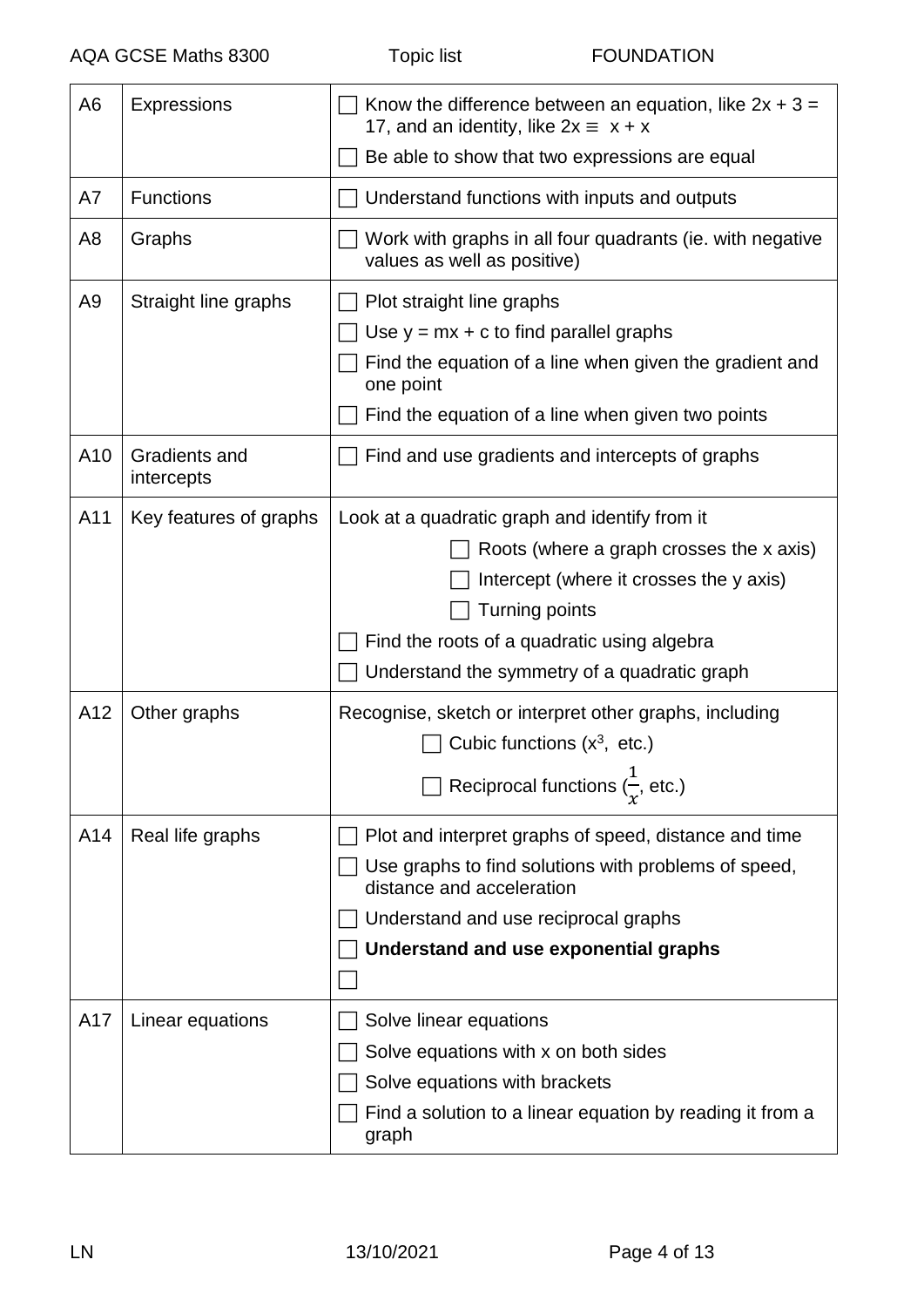| A18 | Quadratic equations                   | Solve quadratic equations by factorising into 2 brackets<br>Find solutions to a quadratic equation by reading them<br>from a graph                                                                                                                      |
|-----|---------------------------------------|---------------------------------------------------------------------------------------------------------------------------------------------------------------------------------------------------------------------------------------------------------|
| A19 | Simultaneous<br>equations             | Solve simultaneous linear equations<br>Find solutions simultaneous equations by reading them<br>from a graph                                                                                                                                            |
| A21 | Creating expressions<br>and equations | Create an expression from a word or shape problem<br>Create an equation from a word or shape problem and<br>solve it                                                                                                                                    |
| A22 | Inequalities                          | Solve linear inequalities<br>Represent solutions to linear inequalities on a number<br>line<br>NB. On a number line, open circles and closed circles must<br>be used correctly, and on a graph, dashed lines and solid<br>lines must be used correctly. |
| A23 | Sequences                             | Generate a sequence from a term-to-term rule or an nth<br>term expression<br>Generate a sequence from patterns                                                                                                                                          |
| A24 | Sequences                             | Recognise and use sequences, including<br>Square numbers<br>Cube numbers<br>Triangular numbers<br>Arithmetic (linear) sequences<br>Fibonacci sequences<br>Simple geometric sequences (eg. doubling or<br>multiplying each term by 3)                    |
| A25 | Nth term of a<br>sequence             | Find the nth term of a linear sequence                                                                                                                                                                                                                  |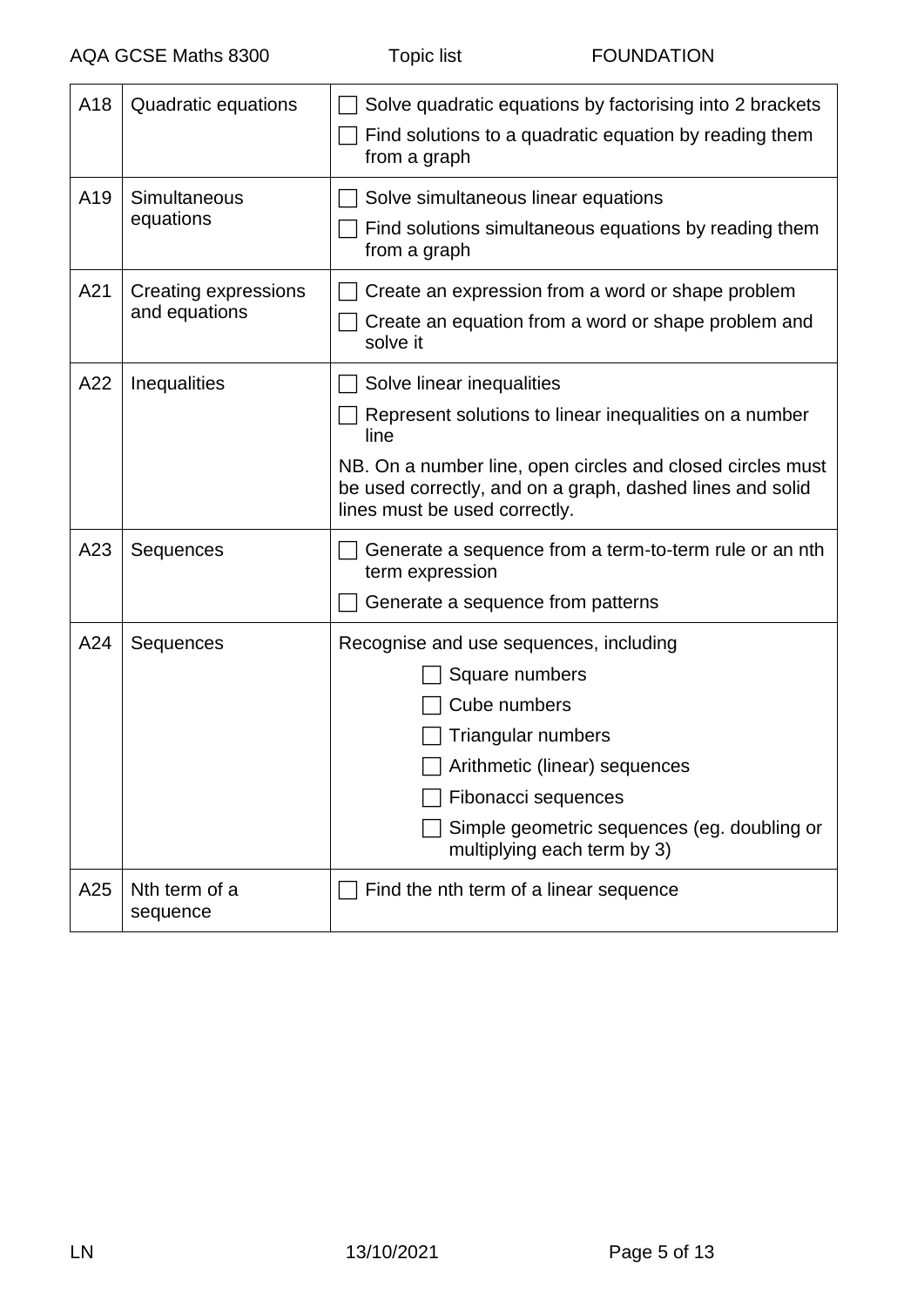|                | <b>RATIO, PROPORTION AND RATES OF CHANGE</b> |                                                                                                                                                                                                                |
|----------------|----------------------------------------------|----------------------------------------------------------------------------------------------------------------------------------------------------------------------------------------------------------------|
| R <sub>1</sub> | Units                                        | Change between units for<br>Time<br>Length<br>Area<br>Volume/capacity<br><b>Mass</b><br>Change between units for compound measures of<br>Speed<br>Rates of pay<br>Density<br>Pressure                          |
| R <sub>2</sub> | <b>Scale</b>                                 | Use scale factors, scale diagrams and maps                                                                                                                                                                     |
| R <sub>3</sub> | Finding a fraction                           | Express one quantity as a fraction of another<br>NB. The result may also be greater than one or a top-<br>heavy fraction.                                                                                      |
| R <sub>4</sub> | Simple ratios                                | Use ratio notation<br>Simplify a ratio                                                                                                                                                                         |
| R <sub>5</sub> | Using ratios                                 | Dividing a quantity into a given ratio<br>Make a division into two parts into a ratio<br>Use ratio in problems, including mixing substances,<br>conversions, scale problems, and best value for money,<br>etc. |
| R <sub>6</sub> | Writing as a ratio                           | Express two amounts as a ratio or fraction                                                                                                                                                                     |
| R7             | Proportion                                   | Understand and use proportion                                                                                                                                                                                  |
| R <sub>8</sub> | Ratio and fractions                          | Understand the relationship between ratio and a fraction<br>or a linear function                                                                                                                               |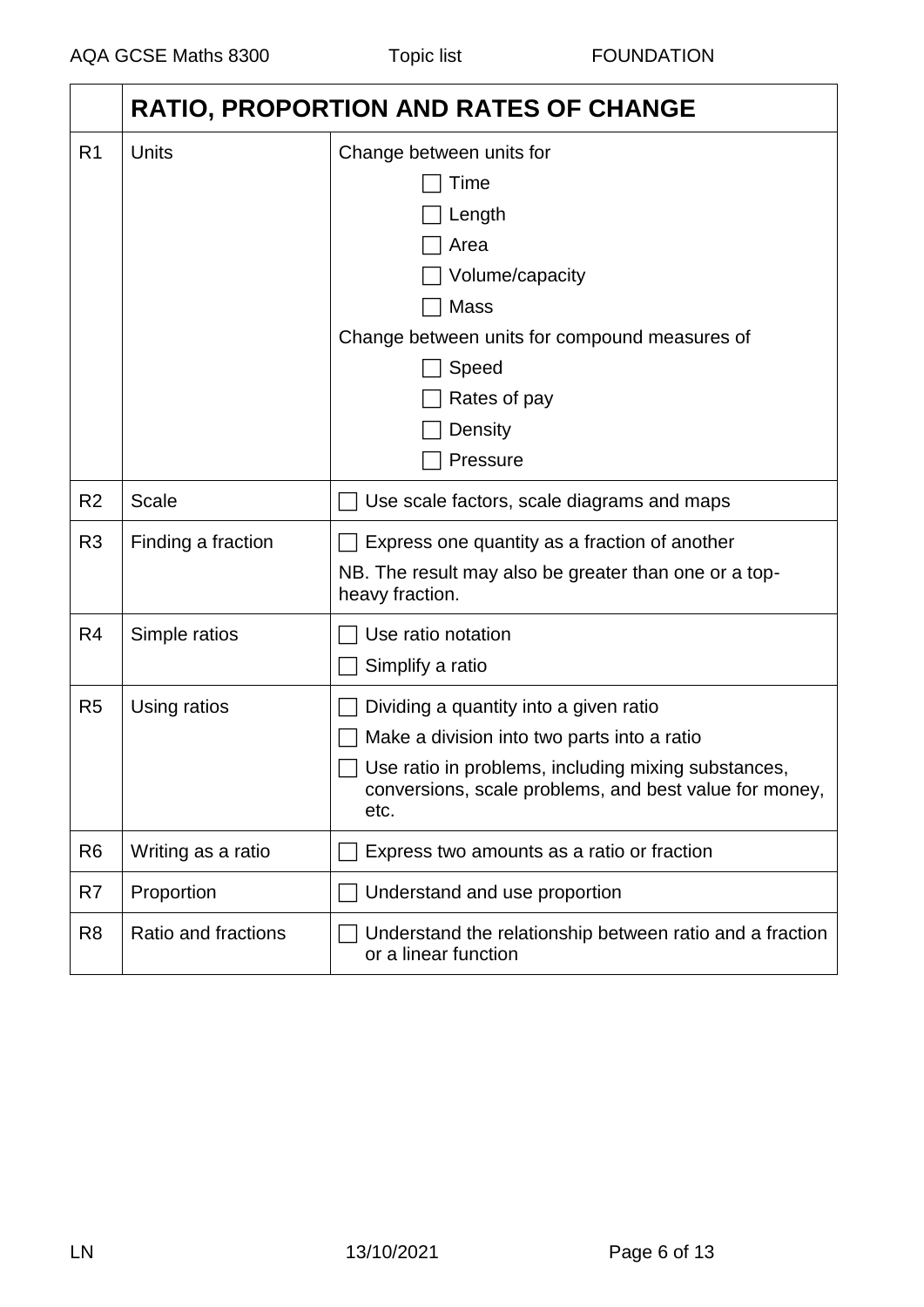| R <sub>9</sub>  | Percentages                      | Understand the meaning of percentage<br>Change percentages to fractions or decimals and the<br>other way round<br>Use percentages, fractions and decimals to multiply<br>Express one amount as a percentage of another<br>Compare two quantities by using percentages<br>Use percentages greater than 100%<br>Solve problems using percentage change<br>Work with percentage increase and decrease<br>Calculate an original value (reverse percentages)<br>Find simple interest |
|-----------------|----------------------------------|---------------------------------------------------------------------------------------------------------------------------------------------------------------------------------------------------------------------------------------------------------------------------------------------------------------------------------------------------------------------------------------------------------------------------------------------------------------------------------|
| R <sub>10</sub> | Proportion                       | Solve problems involving direct proportion<br>Solve problems involving inverse proportion<br>Understand graphs of direct and inverse proportion                                                                                                                                                                                                                                                                                                                                 |
| R <sub>11</sub> | Compound units                   | Use units for compound measures of<br>Speed<br>Rates of pay<br>Density<br>Price per item/amount<br>Pressure                                                                                                                                                                                                                                                                                                                                                                     |
| R <sub>12</sub> | Comparisons                      | Compare lengths, areas and volumes using ratio<br>notation<br>Apply ratio comparisons in similar shapes or in<br>trigonometry ratios                                                                                                                                                                                                                                                                                                                                            |
| R <sub>13</sub> | Direct and inverse<br>proportion | Understand that x inversely proportional to y means x is<br>proportional to $\bar{-}$<br>Use equations for direct and inverse proportion                                                                                                                                                                                                                                                                                                                                        |
| R <sub>14</sub> | Graphs and proportion            | Understand and use the gradient of a straight line graph<br>as a rate of change<br>Recognise and use graphs that show direct or inverse<br>proportion                                                                                                                                                                                                                                                                                                                           |
| R <sub>16</sub> | Growth and decay                 | Set up and solve problems of growth and decay<br>Set up and solve problems of compound interest                                                                                                                                                                                                                                                                                                                                                                                 |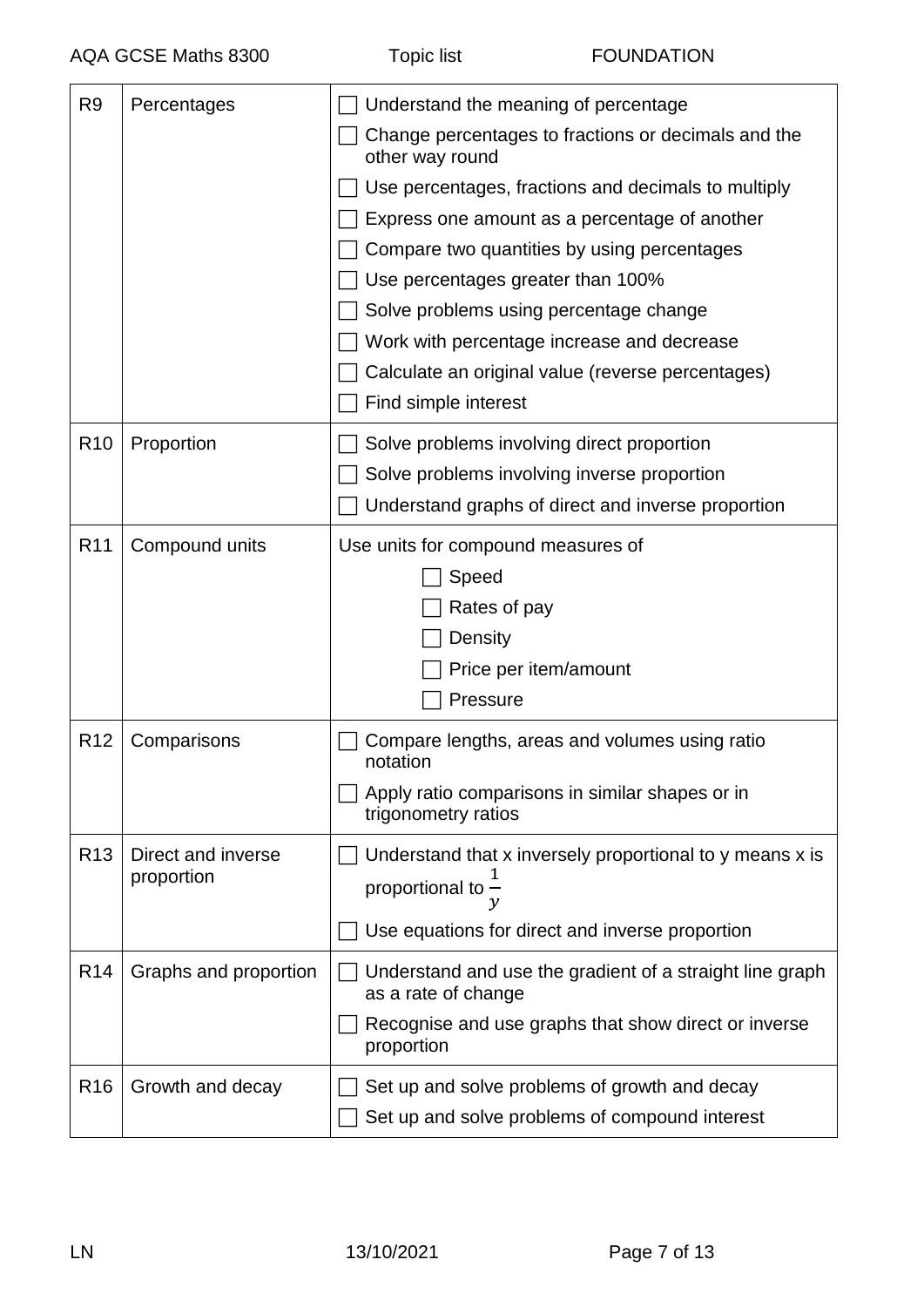|                | <b>GEOMETRY AND MEASURE</b> |                                                                                                           |
|----------------|-----------------------------|-----------------------------------------------------------------------------------------------------------|
| G <sub>1</sub> | <b>Understanding terms</b>  | Understand and use the terms points, lines, vertices<br>and planes                                        |
|                |                             | Understand and use the terms parallel, perpendicular<br>and right angle                                   |
|                |                             | Understand and use the terms polygon and regular<br>polygon                                               |
|                |                             | Understand symmetry and rotational symmetry of<br>polygons                                                |
|                |                             | Understand labelling of sides and angles on shapes                                                        |
|                |                             | Draw a diagram from a description                                                                         |
| G <sub>2</sub> | Constructions               | Use ruler and compasses to construct                                                                      |
|                |                             | Perpendicular bisector of a line                                                                          |
|                |                             | Perpendicular at a point on a line                                                                        |
|                |                             | Perpendicular from a separate point to a line                                                             |
|                |                             | Angle bisector                                                                                            |
|                |                             | An angle of 60°                                                                                           |
|                |                             | Use constructions in loci problems                                                                        |
|                |                             | Know that the perpendicular from a point to a line is the<br>shortest distance from the point to the line |
| G <sub>3</sub> | Basic angle facts           | Know and use                                                                                              |
|                |                             | Angles at a point add up to 360 <sup>°</sup>                                                              |
|                |                             | Angles at a point on a straight line add up to<br>$180^\circ$                                             |
|                |                             | Vertically opposite angles are equal                                                                      |
|                |                             | In parallel lines, alternate angles are equal                                                             |
|                |                             | In parallel lines, corresponding angles are<br>equal                                                      |
|                |                             | Angles in a triangle add up to 180 <sup>°</sup>                                                           |
|                |                             | Be able to find the sum of angles in any polygon                                                          |
|                |                             | Be able to find exterior and interior angles of any regular<br>polygon                                    |
|                |                             | NB. In parallel lines, "Z angles" and "F angles" are not<br>allowed as reasons                            |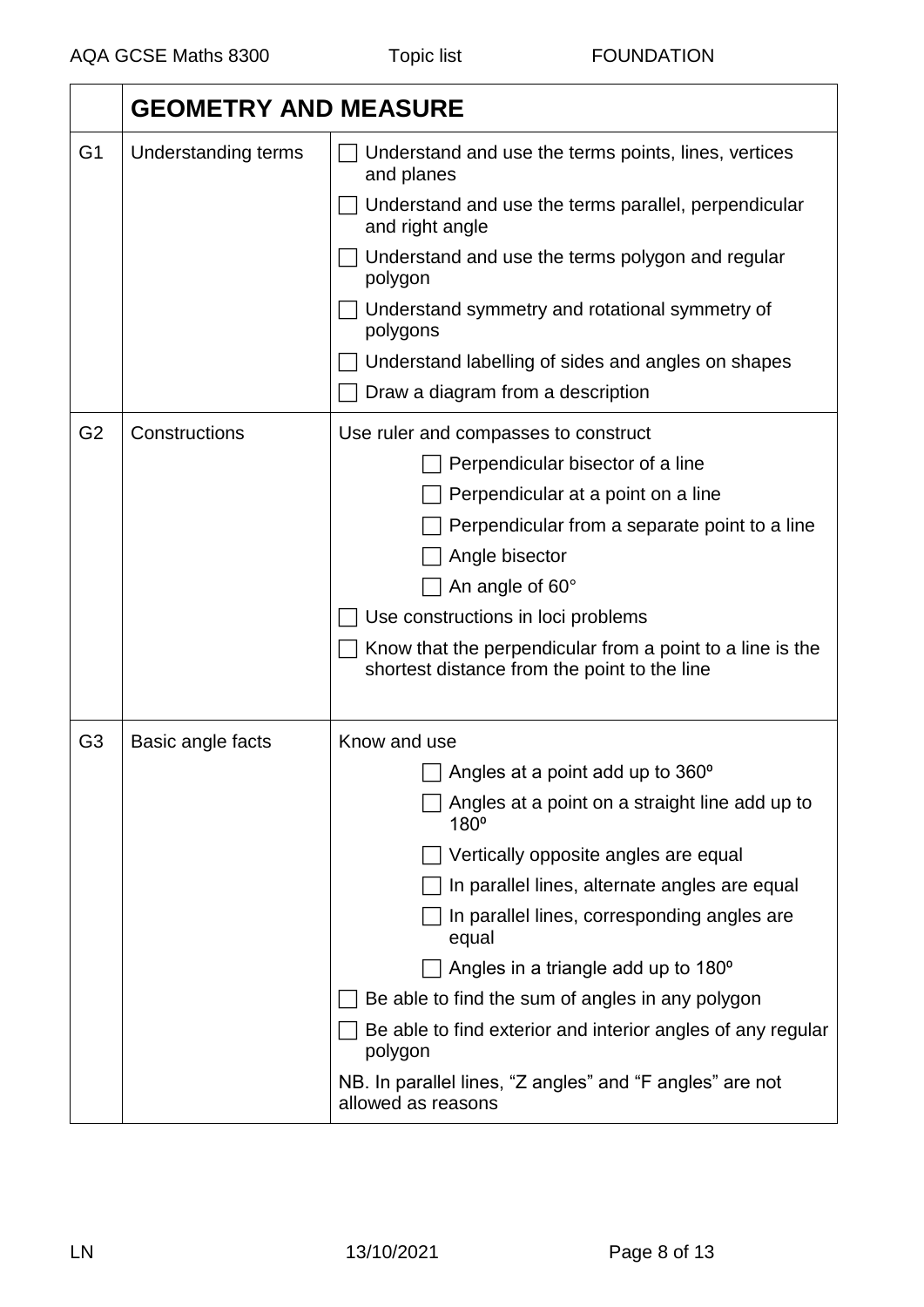| G4             | Triangles,<br>quadrilaterals and<br>other polygons | Know and use the special properties of quadrilaterals:<br>Square<br>Rectangle<br>Parallelogram<br>Trapezium<br>Kite<br>Rhombus<br>Know and use the special properties of triangles:<br>Isosceles triangle<br>Equilateral triangle<br>Scalene triangle<br>Right-angled triangle<br>Acute angled triangle<br>Obtuse angled triangle<br>Know and use the names of polygons:<br>Pentagon<br>Hexagon<br>Octagon<br>Decagon |
|----------------|----------------------------------------------------|-----------------------------------------------------------------------------------------------------------------------------------------------------------------------------------------------------------------------------------------------------------------------------------------------------------------------------------------------------------------------------------------------------------------------|
| G <sub>5</sub> | Congruent triangles                                | Know and use the criteria for congruent triangles: SSS,<br>SAS, ASA and RHS                                                                                                                                                                                                                                                                                                                                           |
| G <sub>6</sub> | Applying angle facts<br>and other properties       | Apply angle facts and facts about congruence and<br>similar shapes to find angles and sides<br>Use Pythagoras' theorem<br>Use base angles in an isosceles triangle are equal<br>Use angle facts and other properties for simple proofs                                                                                                                                                                                |
| G7             | Transformations                                    | Identify, describe or draw similar shapes<br>Identify, describe or draw congruent shapes<br>Describe and use transformations:<br>Rotation<br>Reflection<br>Translation (including using vectors)<br>Enlargement<br>Describe and use enlargements with fractional scale<br>factors                                                                                                                                     |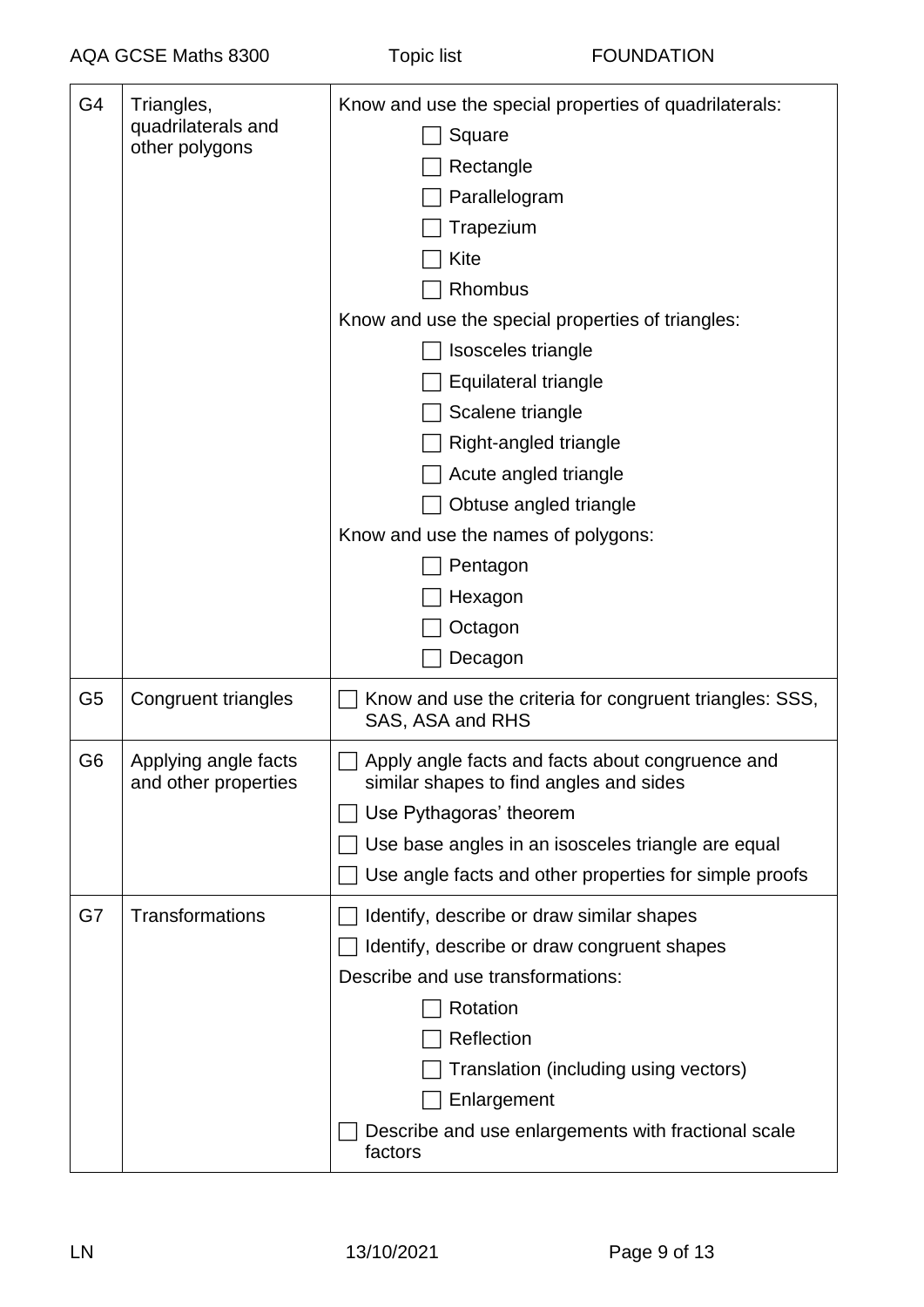| G <sub>9</sub>  | The circle                  | Know and use definitions and properties of circle parts:                                    |
|-----------------|-----------------------------|---------------------------------------------------------------------------------------------|
|                 |                             | Centre                                                                                      |
|                 |                             | Radius                                                                                      |
|                 |                             | Chord                                                                                       |
|                 |                             | <b>Diameter</b>                                                                             |
|                 |                             | Circumference                                                                               |
|                 |                             | Tangent                                                                                     |
|                 |                             | Arc                                                                                         |
|                 |                             | Sector                                                                                      |
|                 |                             | Segment                                                                                     |
| G11             | Geometry on a grid          | Solve geometrical problems on a coordinate grid                                             |
| G12             | Solid shapes                | Know properties of the faces, surfaces, edges and vertices<br><b>of</b>                     |
|                 |                             | Cubes                                                                                       |
|                 |                             | Cuboids                                                                                     |
|                 |                             | <b>Prisms</b>                                                                               |
|                 |                             | Cylinders                                                                                   |
|                 |                             | Pyramids                                                                                    |
|                 |                             | Cones                                                                                       |
|                 |                             | <b>Spheres</b>                                                                              |
| G <sub>13</sub> | <b>Plans and elevations</b> | Draw and interpret plans and elevations of 3D shapes                                        |
| G14             | Units of measure            | Use standard units of measure for length, area,<br>volume/capacity, mass, time, money, etc. |
| G15             | Maps and scale              | Measure and use lines and angles in diagrams                                                |
|                 | drawings                    | Use maps and scale drawings                                                                 |
|                 |                             | Use bearings, including the 8 compass points and 3-<br>figure angles for bearings           |
| G16             | Area and volume             | Know and use formulas to calculate                                                          |
|                 |                             | Area of a triangle                                                                          |
|                 |                             | Area of a parallelogram                                                                     |
|                 |                             | Area of a trapezium                                                                         |
|                 |                             | Volume of a cuboid                                                                          |
|                 |                             | Volume of a prism                                                                           |
|                 |                             | Volume of a cylinder                                                                        |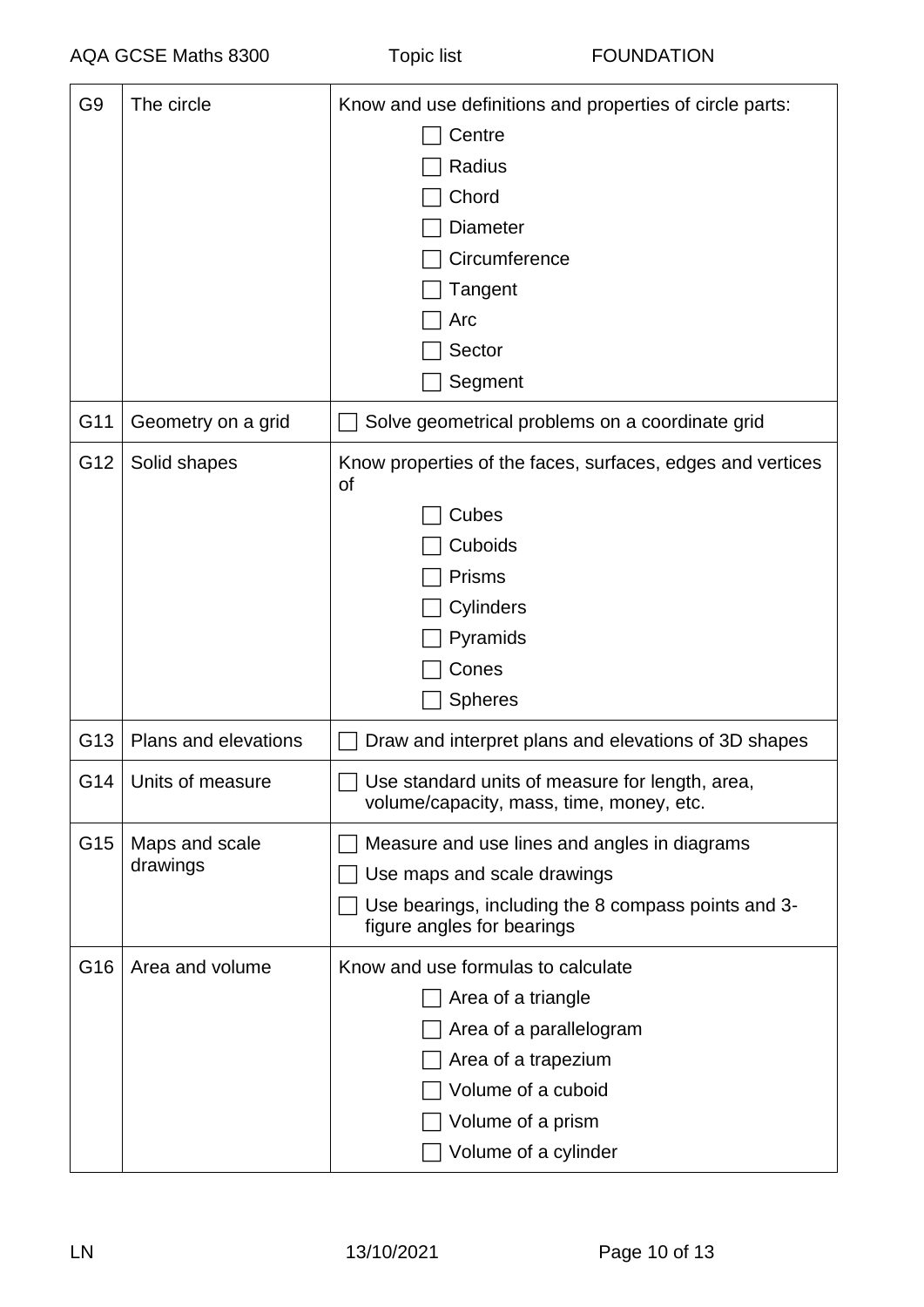| G17 | Circles and other<br>shapes         | Know and use the formula for circumference of a circle<br>Know and use the formula for area of a circle<br>Calculate perimeters of 2D shapes<br>Calculate areas of compound shapes<br>Find the surface area and volume of<br>Sphere<br>Pyramid<br>Cone<br>Frustum<br>Composite solids<br>NB. Answers may be asked for in terms of $\pi$ |
|-----|-------------------------------------|-----------------------------------------------------------------------------------------------------------------------------------------------------------------------------------------------------------------------------------------------------------------------------------------------------------------------------------------|
| G18 | Sectors and arcs                    | Calculate length of an arc                                                                                                                                                                                                                                                                                                              |
|     |                                     | Calculate area of a sector                                                                                                                                                                                                                                                                                                              |
|     |                                     | Calculate the angle of a sector                                                                                                                                                                                                                                                                                                         |
| G19 | Congruence and                      | Understand congruent shapes                                                                                                                                                                                                                                                                                                             |
|     | similarity                          | Understand similar shapes                                                                                                                                                                                                                                                                                                               |
|     |                                     | Calculate lengths in similar shapes                                                                                                                                                                                                                                                                                                     |
| G20 |                                     | Know and use the formula for Pythagoras' Theorem to<br>find a length                                                                                                                                                                                                                                                                    |
|     |                                     | Know and use the sin, cos and tan ratios to find a length                                                                                                                                                                                                                                                                               |
|     |                                     | Know and use the sin, cos and tan ratios to find an<br>angle                                                                                                                                                                                                                                                                            |
| G21 | Exact values of sin,<br>cos and tan | Know the exact values of sin and cos for angles of $0^\circ$ ,<br>30°, 45°, 60° and 90°                                                                                                                                                                                                                                                 |
|     |                                     | Know the exact values of tan for angles of $0^\circ$ , $30^\circ$ , $45^\circ$ ,<br>and $60^\circ$                                                                                                                                                                                                                                      |
| G24 | <b>Vectors for translations</b>     | Use a vector to describe a translation                                                                                                                                                                                                                                                                                                  |
| G25 | Using vectors                       | Add and subtract vectors                                                                                                                                                                                                                                                                                                                |
|     |                                     | Multiply a vector by a number                                                                                                                                                                                                                                                                                                           |
|     |                                     | Use column vectors and vectors on diagrams                                                                                                                                                                                                                                                                                              |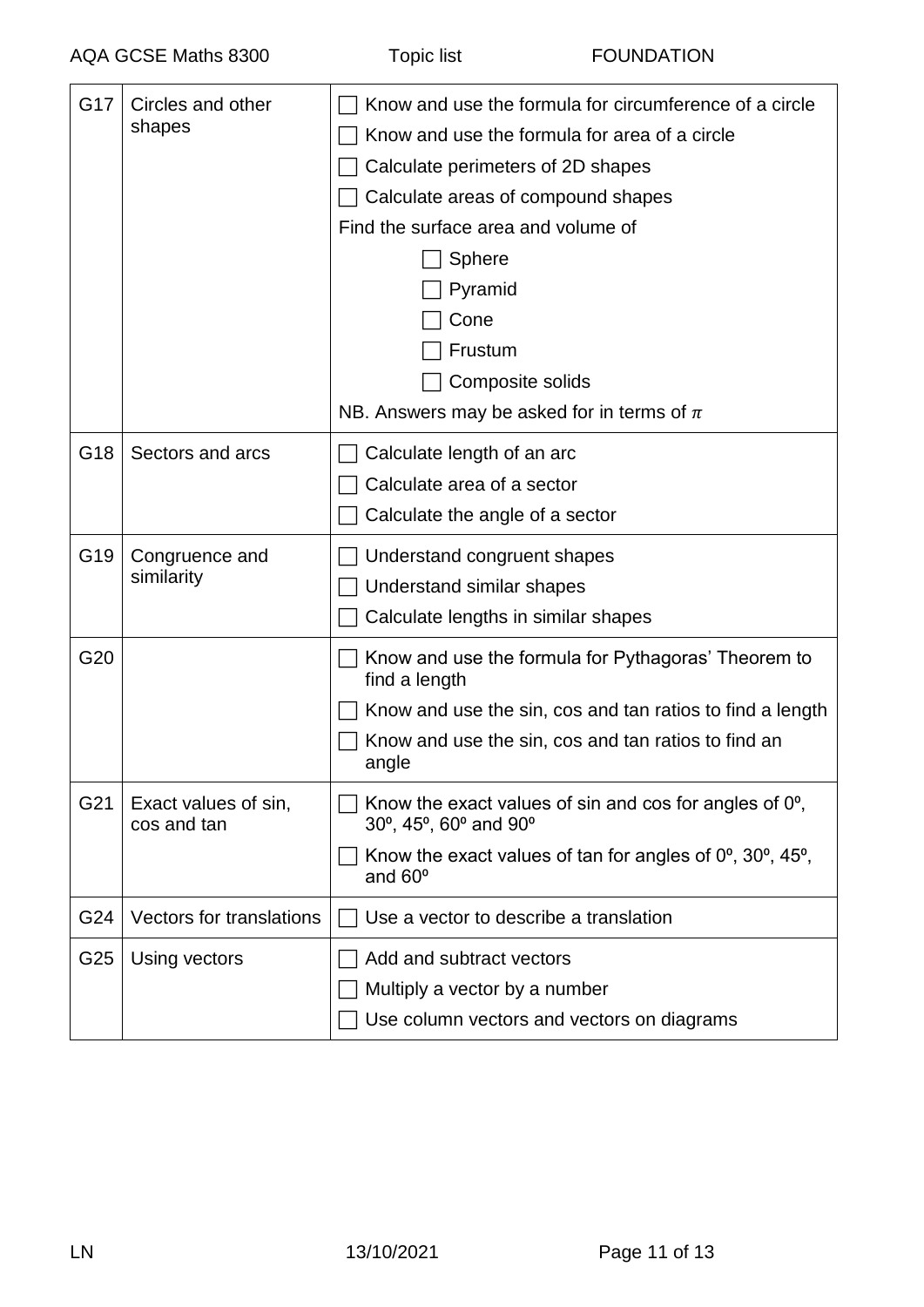|                | <b>PROBABILITY</b>                        |                                                                                                                                                                  |
|----------------|-------------------------------------------|------------------------------------------------------------------------------------------------------------------------------------------------------------------|
| P <sub>1</sub> | <b>Basic probability</b>                  | Use tables and probability trees to show outcomes and<br>probabilities                                                                                           |
|                |                                           | NB. Probabilities should be shown as fractions, decimals or<br>percentages                                                                                       |
| P <sub>2</sub> | Random, fair and<br>equally likely events | Understand and use ideas of random events, fairness,<br>and equally likely events                                                                                |
|                |                                           | Use these ideas to calculate expected outcomes                                                                                                                   |
| P <sub>3</sub> | Relative frequency                        | Understand the relationship between relative frequency<br>and probability                                                                                        |
| P <sub>4</sub> | <b>Exhaustive outcomes</b>                | Understand and use the fact that the probabilities of<br>exhaustive outcomes (all possible outcomes) add up to                                                   |
| P <sub>5</sub> | Experimental<br>probability               | Understand that the greater the sample size or number<br>of events in experimental probability, the closer the<br>results will be to the theoretical probability |
| P <sub>6</sub> | Diagrams                                  | Use diagrams for showing and calculating sets of data,<br>including                                                                                              |
|                |                                           | Tables and grids                                                                                                                                                 |
|                |                                           | Venn diagrams                                                                                                                                                    |
|                |                                           | Tree diagrams                                                                                                                                                    |
| P7             | Sample spaces                             | Use sample spaces for single or combined events with<br>equally likely outcomes                                                                                  |
|                |                                           | Use sample spaces to calculate theoretical probabilities                                                                                                         |
| P <sub>8</sub> | Probability trees                         | Use tree diagrams to represent independent events                                                                                                                |
|                |                                           | Use tree diagrams to represent dependent events                                                                                                                  |
|                |                                           | Use adding and multiplying correctly for combined<br>probabilities                                                                                               |